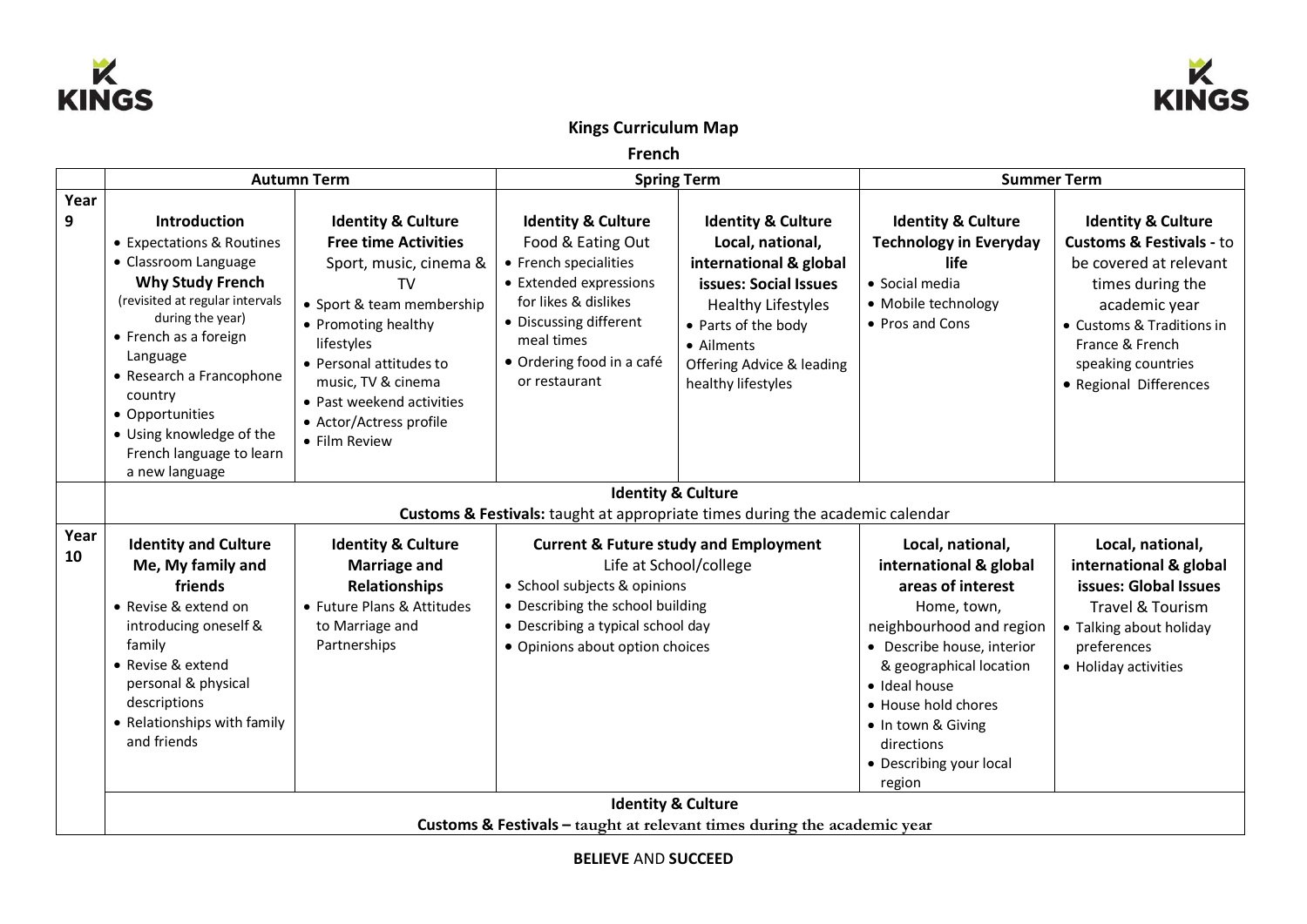



| ININW<br>. <i>.</i> |                                                                                                                                                                                                               |                                                                                                                                                                                                                            |                                                                                                                                                                     |                                                                                                                                                   |                                                |                                                |
|---------------------|---------------------------------------------------------------------------------------------------------------------------------------------------------------------------------------------------------------|----------------------------------------------------------------------------------------------------------------------------------------------------------------------------------------------------------------------------|---------------------------------------------------------------------------------------------------------------------------------------------------------------------|---------------------------------------------------------------------------------------------------------------------------------------------------|------------------------------------------------|------------------------------------------------|
| Year<br>11          | Local, national,<br>international & global<br>issues: Global Issues<br>Travel & Tourism cont.<br>• Talking about the last<br>holiday<br>• talking about a<br>childhood holiday<br>• Tourism in France / Paris | <b>Current &amp; Future study</b><br>and Employment<br>Education post-16<br>Jobs & skills<br>Work Experience &<br>Part-time jobs<br>Career Choice &<br>Ambitions / Gap years<br>Job Advertisements &<br>applying for a job | Local, national,<br>international & global<br>issues: Global Issues<br>Local & global<br>environmental<br>problems.<br>Recycling and<br>environmental<br>protection | Local, national,<br>international & global<br>issues: Global & Social<br><b>Issues</b><br>Poverty<br>/homelessness<br>Charity / voluntary<br>work | <b>Revision</b><br><b>Examination Practice</b> | <b>Revision</b><br><b>Examination Practice</b> |